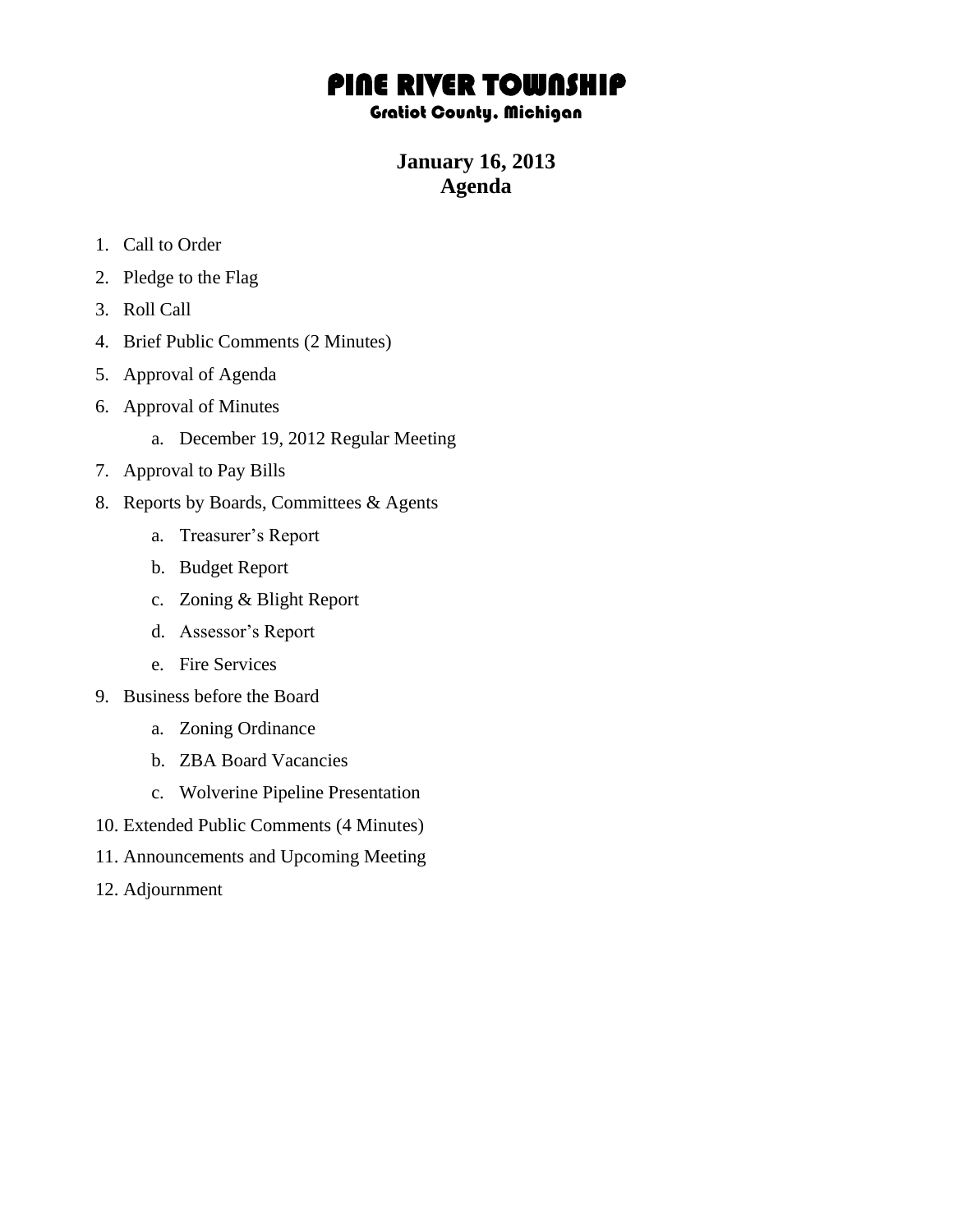## **MINUTES OF THE PINE RIVER TOWNSHIP BOARD MONTHLY MEETING JANUARY 16, 2013**

- 1. The regular monthly meeting of the Pine River Township Board was called to order at 7:00 pm by Supervisor Beeson at the Township Hall.
- 2. Pledge the flag: The board and the public said the pledge to the flag.
- 3. Roll Call: Best: present, Moeggenborg: absent, Beeson: present, Rademacher: present, Baker: absent. (3) board members present (2) absent Moeggenborg, Baker.
- 4. Brief Public comments (2 minutes): None.
- 5. Approve the Agenda: Motion by Best second by Rademacher: to approve the agenda as presented. All present board members approved. Motion carried 3-0.
- 6. Approve the Minutes:

Motion by Best: second by Rademacher: to approve the Regular Meeting Minutes of December 19, 2012. All present board members approved. Motion carried 3-0.

- 7. Approval to Pay Bills: Motion made by Rademacher: second by Best: to pay bills as presented in the amount of \$ 25,742.38. All present board members approved. Motion carried 3-0.
- 8. Reports by Boards, Committees & Agents
	- a. Treasurers Report Discussion; report placed on file.
	- b. Budget Report Discussion: report placed on file.
	- c. Zoning & Blight Officer Discussion: report placed on file
	- d. Assessor Report Discussion.
	- e. Fire Services Discussion.
- 9. Business before the Board
	- a. Zoning Ordinance Revised / Approval. Request to adopt New Zoning Ordinance # 2013-101. It was moved by Rademacher: supported Best: that Ordinance # 2013-101 New Zoning Ordinance be introduced and adopted. Ayes: Rademacher, Beeson, Best Nays: None Motion carried3-0.